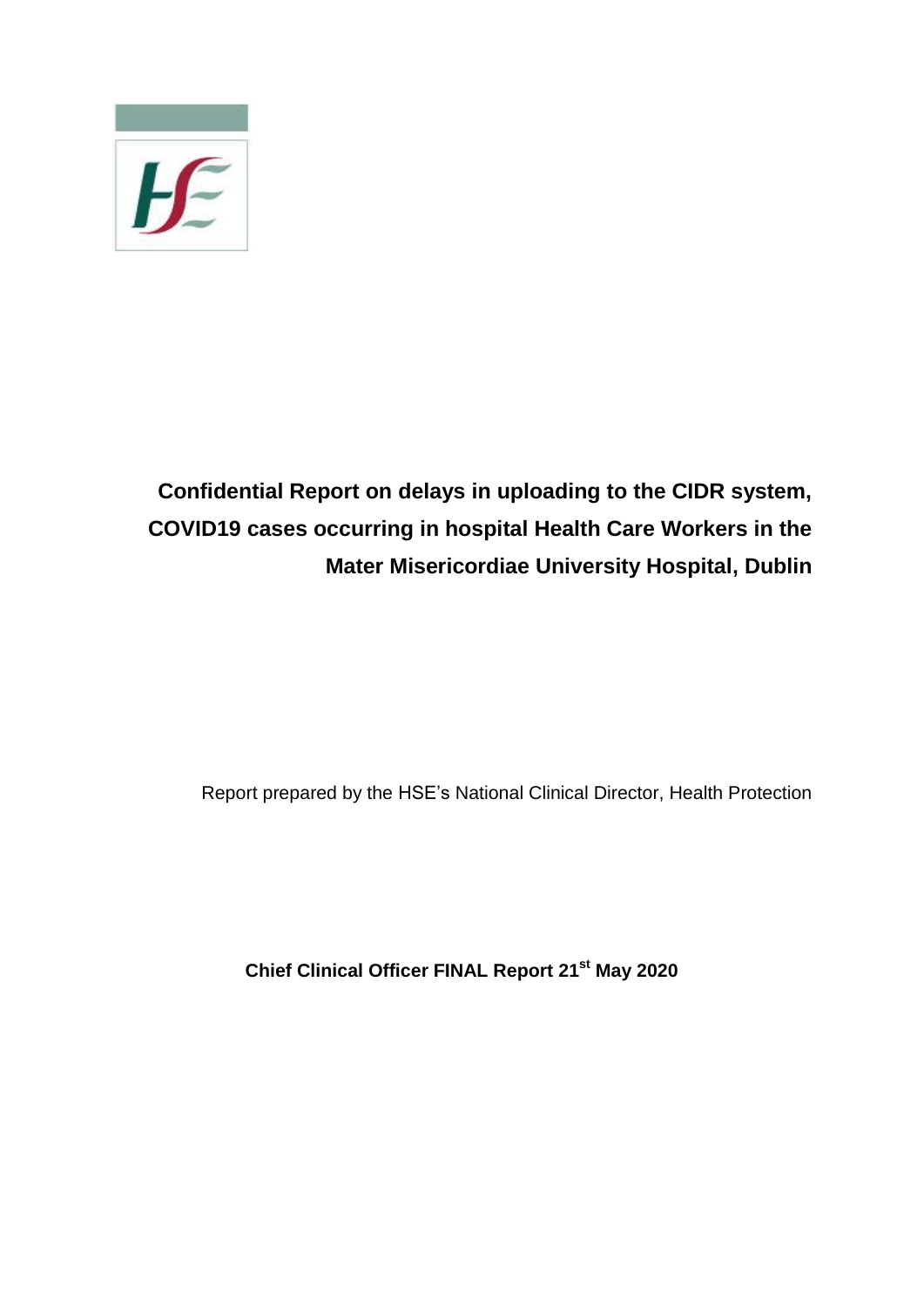## **Introduction:**

- 1. Under infectious diseases legislation, all notifiable diseases (including COVID19) are notified by medical practitioners and laboratories to Public Health Departments/Medical Officer of Health. COVID19 is now under legislation a notifiable disease.
- 2. To support this notification requirement, laboratories who undertake testing for notifiable diseases and have access to the Computerised Infectious Disease Reporting<sup>1</sup> [CIDR] system have the facility to upload named positive cases of COVID19 to the CIDR system. These can also be notified separately by email, phone or by post into Public Health Departments by clinicians or laboratories.
- 3. The CIDR System is the source for nationally reported case numbers for COVID 19.

# **Purpose of this Review**

- 4. On the 13<sup>th</sup> May 2020, cases of COVID 19 amongst staff were uploaded by the laboratory at the *Mater Misericordiae University Hospital* [MMUH] Dublin to the national CIDR surveillance system on instruction from the Public Health Department [PHD] East. Following the uploading and validation of these cases by the Health Protection Surveillance Centre [HPSC] **244** cases were identified as needing to be included in the national daily report of new cases of COVID 19. These cases uploaded were all cases in healthcare workers in the MMUH which had occurred since the 13th March 2020.
- 5. A report setting out the facts in relation to the delays in uploading these 244 cases onto the CIDR system was commissioned by the HSE's Chief Clinical Officer.

# **General matters**

- 6. This report acknowledges that the circumstances under discussion occurred during a period in which the demands on the health service including hospitals and public health departments were at an unprecedented level due to scale and nature of the COVID 19 response.
- 7. This report also notes that the delays in uploading information to CIDR did not delay any critical public health actions such as contact tracing.
- 8. As of the 18<sup>th</sup> May 2020 the MMUH have resolved the specific issue of uploading information to the CIDR system for staff who test positive for COVID 19.
- 9. I would like to note that both the PHD East and the MMUH have fully cooperated with and contributed to establishing the facts contained in this report.

# **Review Methodology**

**.** 

- 10. The National Clinical Director, Health Protection has reviewed reports from the Public Health Department [PHD] East and from the CEO of the MMUH relating to this incident.
- 11. In concluding this report, a factual accuracy checking process was undertaken with the PHD East and with the MMUH

*<sup>1</sup> CIDR is an information system developed to manage the surveillance and control of infectious diseases in Ireland.*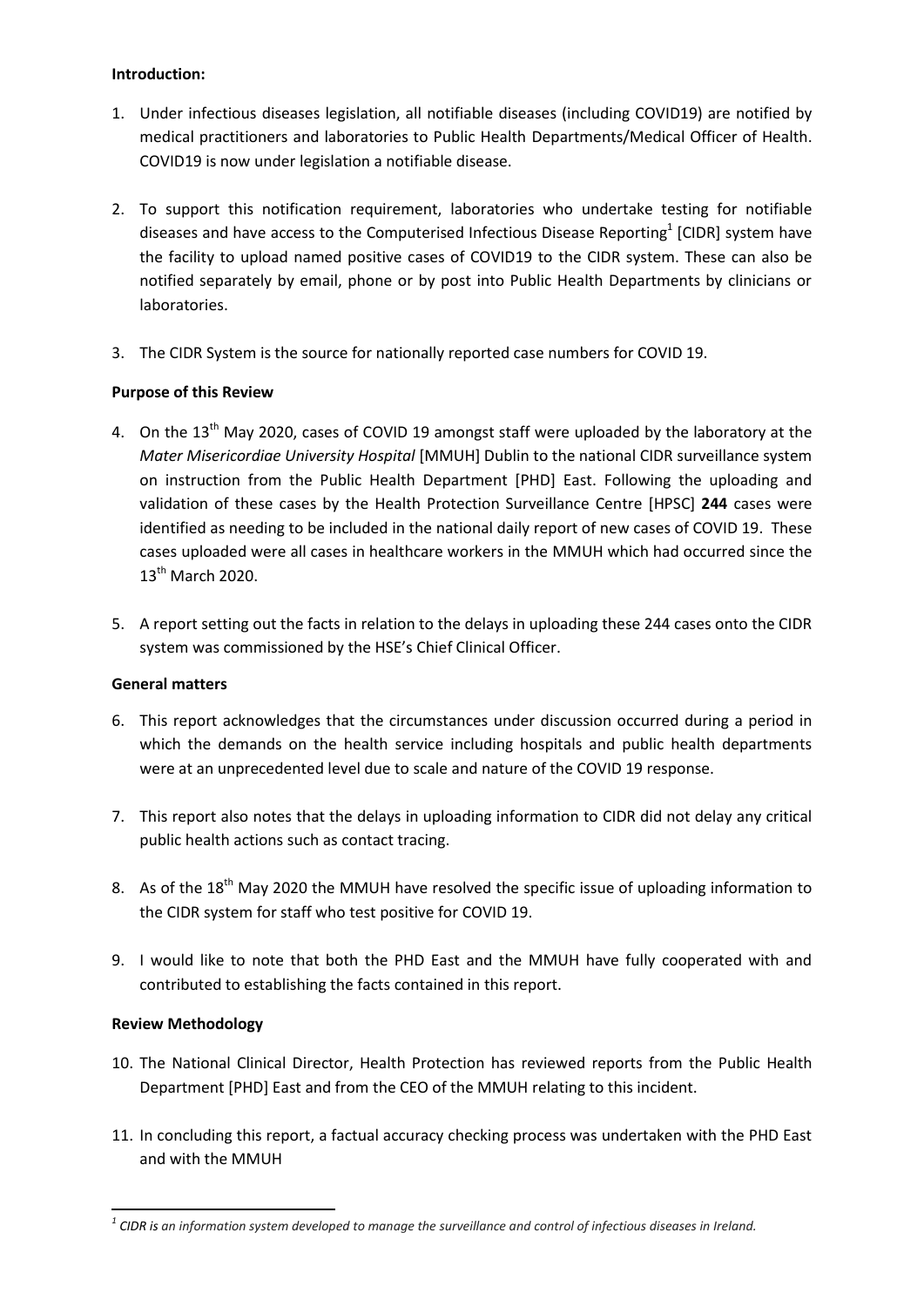12. The Chief Clinical Officer sought and received formal assurance from the HSE's National Director Acute Operations that full COVID 19 information including for staff tested, is being uploaded onto the CIDR system by all hospitals.

## **Approach to notifications by the Mater Misericordiae University Hospital**

- 13. In preparing this report, the MMUH provided information in relation to the hospital's policy on the notification of infectious diseases. Historically it has anonymised staff data relating to notifiable infectious diseases diagnosis when uploading this information to the CIDR system. This policy has been in place for 25 years and is intended to protect confidentiality and respect the dignity of the staff being tested. The hospital states that this approach was introduced to encourage staff to seek a laboratory test when concerns of an infection presented.
- 14. In practice this means that the data on their laboratory results are anonymised at laboratory level, with only the hospital's Occupational Health Department having access to named healthcare worker data. In the case of staff being tested for COVID 19, this meant that the Occupational Health Department removed names from the staff samples going to the hospital laboratory and gave them codes.
- 15. The PHD East were previously advised that positive COVID 19 results for staff members of the MMUH went back to the hospital's Occupational Health Department who then identified, managed and initiated contact tracing for these staff members.

#### **Summary chronology of events**

- 16. A full chronology of events is set out in Appendix 1. A summary of the chronology is provided below.
- 17. On an on-going basis the MMUH Occupational Health Department provides the PHD East with a line listing of all COVID 19 positive cases amongst staff which includes their name and date of birth. This line listing of new cases is sent to a designated email in the PHD East. All these cases are then uploaded by PHD East to the HSE's contact management and tracing IT system when contact tracing has been undertaken by MMUH.
- 18. The MMUH therefore had notified the PHD East of all COVID positive cases amongst staff, including the 244 cases which are the subject of this report.
- 19. On the 20<sup>th</sup> April 2020 because of the issue relating to uploading anonymised staff COVID 19 cases onto CIDR, discussions took place between the PHD East and the MMUH in an effort to resolve the CIDR uploading issue.
- 20. On the 21st April 2020 the MMUH laboratory uploaded 60 samples with positive results from anonymised Occupational Health data, including retrospective data, onto the CIDR system. This data would have then formed part of the national daily report on new cases of COVID 19.
- 21. Following this upload, the PHD East requested MMUH to pause uploading further cases onto CIDR until the issue of reporting with full data was resolved.
- 22. On the  $11<sup>th</sup>$  May 2020 the PHD East reverted to MMUH and requested them to recommence uploading their remaining staff cases onto the CIDR system.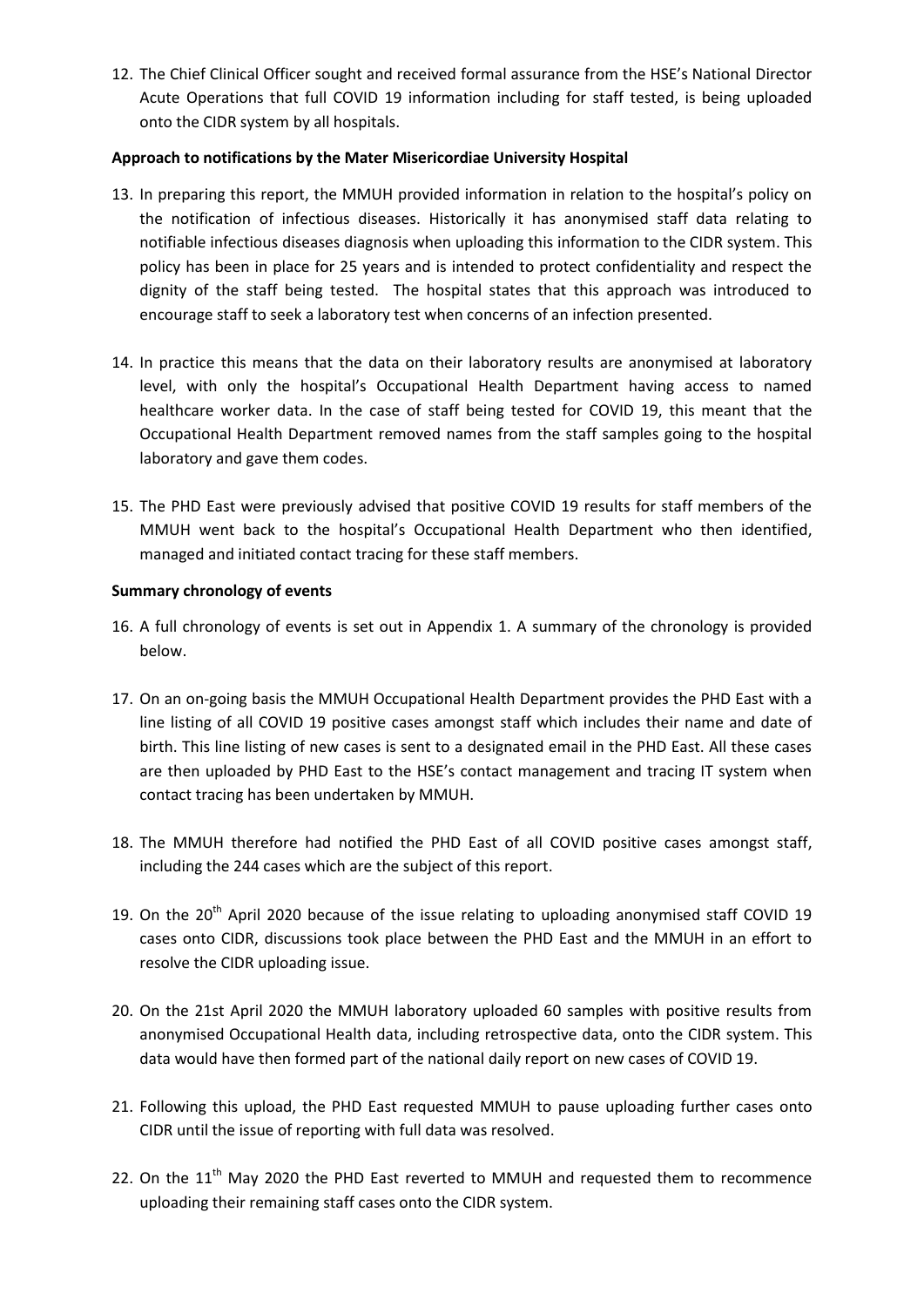23. On the 13<sup>th</sup> May 2020, these 244 cases were uploaded by the MMUH onto the CIDR system and they were included in the national figures for COVID 19 on the 14<sup>th</sup> May 2020.

#### **Findings and conclusions**

- 24. The reason this report was commissioned was to establish the facts relating to the delay in these 244 cases being uploaded to the CIDR system which led to a delay in them being reported as part of the daily national COVID 19 numbers report.
- 25. The original issue arose due to the historic practice of the MMUH to anonymise healthcare worker details at the time of their laboratory test results. As these personal details were held by the hospital's Occupational Health Department, the laboratory staff at MMUH were unable to upload the results to the CIDR surveillance system with their accompanying names and dates of birth.
- 26. The approach taken by the MMUH is intended to protect confidentiality and respect the dignity of the staff being tested. This approach was introduced to encourage staff to seek a laboratory test when concerns of an infection presented.
- 27. The PHD East sought the non-anonymised information to assist with the reconciliation of laboratory reported data and data from other sources including the contact tracing system.
- 28. In the period from the 14<sup>th</sup> March 2020 when the MMUH commenced in house testing for COVID 19, to the 13<sup>th</sup> May 2020, all staff members who tested positive for COVID 19 in MMUH were known to the MMUH Occupational Health Department and to the HSE.
- 29. On the 21<sup>st</sup> April 2020 further uploads were subsequently paused on the instruction of PHD East to allow for the issue of anonymisation to be resolved between PHD East and MMUH.
- 30. There was a senior personnel absence in the period after the  $21<sup>st</sup>$  April 2020.
- 31. The issue of uploading the remaining MMUH staff cases to CIDR was not concluded until the 11<sup>th</sup> May 2020.
- 32. Uploading to CIDR restarted on the 12th of May 2020. This highlighted the delayed national reporting which gave rise to this report.
- 33. The MMUH have confirmed that they completed contact tracing for all COVID positive staff members within 24 hours of a positive test result. The delays in uploading information to CIDR did not delay any critical public health actions.
- 34. Following validation by the HPSC, it can be confirmed that none of these cases are duplicates of other cases entered on CIDR.

# **Recommendations**

**I.** The HSE's National Director Acute Operations should write to all hospital groups with a requirement that they have a process in place to ensure that if there are any future impediments to the uploading of COVID 19 test results for healthcare workers onto the CIDR surveillance system, that these would be identified and immediately resolved.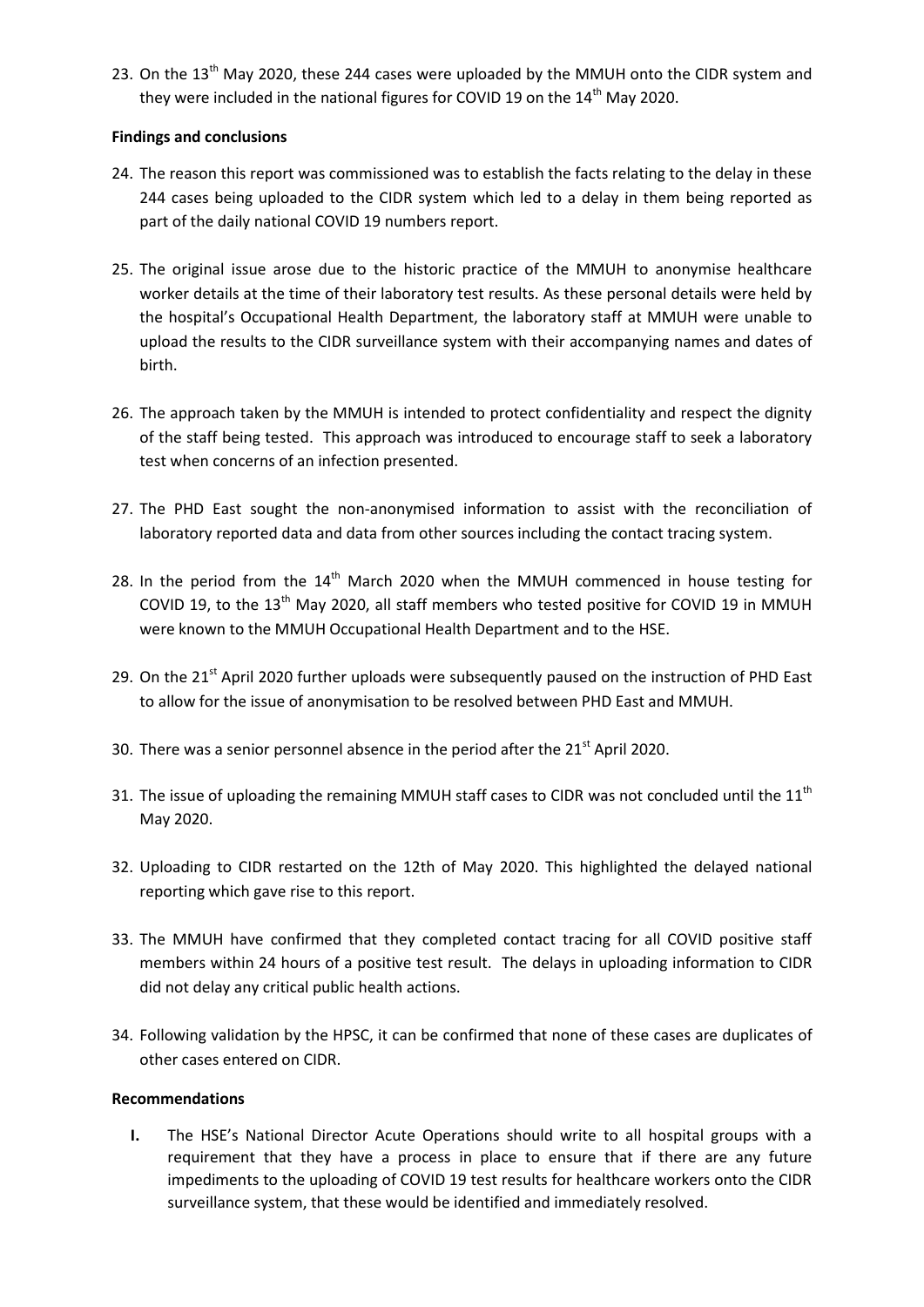**II.** The National Clinical Director, Health Protection should request all Public Health Departments to check that data on COVID 19 cases in healthcare workers which is being entered onto the HSE's contact tracing and management system has also been uploaded onto CIDR. If a problem is identified, the public health department must immediately contact the relevant hospital laboratory to resolve the reporting issue. If it is not possible to resolve reporting difficulties this way, the issue should be rapidly escalated to the National Clinical Director, Health Protection by telephone and email.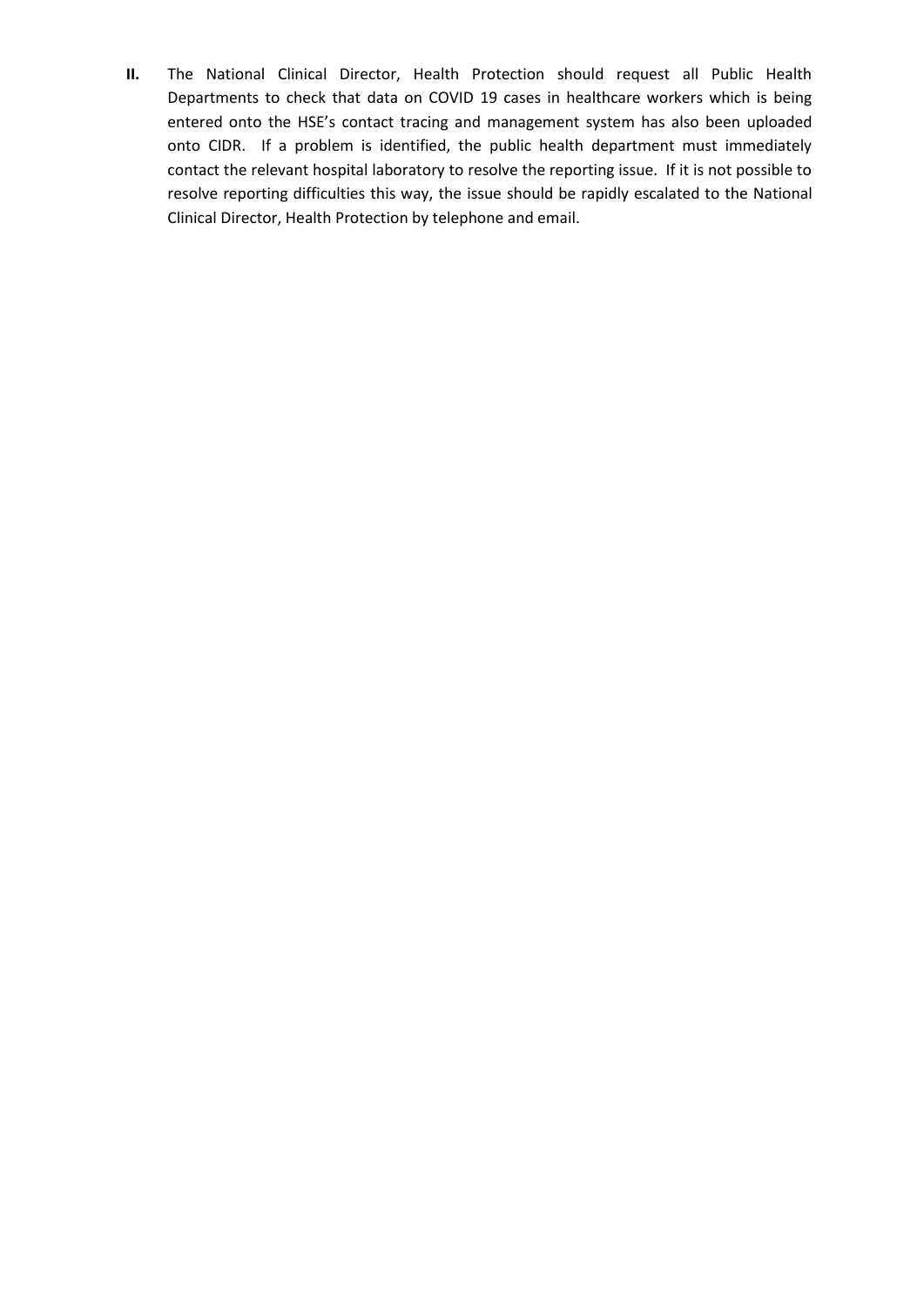# **Appendix 1: Chronology of events**

| <b>Date</b>                       | Event                                                                                                                                                                                                                                                                                                                                      |
|-----------------------------------|--------------------------------------------------------------------------------------------------------------------------------------------------------------------------------------------------------------------------------------------------------------------------------------------------------------------------------------------|
| 14 <sup>th</sup> March            | From the 14th March 2020 the MMUH laboratory undertook in house COVID 19<br>testing for staff and commenced electronic reporting of results to the HPSC CIDR<br>system [without including staff names].                                                                                                                                    |
| $22^{nd}$ March                   | Up to the 22 <sup>nd</sup> of March 2020, the HSE's Public Health Department [PHD] East were<br>notified by MMUH of cases by phone. In total up to this date the hospital identified<br>23 positive staff cases, and contact tracing was undertaken within MMUH by the<br>hospital's occupational health department.                       |
|                                   | The PHD East notified the MMUH by email of a change in process whereby the<br>hospital was now required to notify the PHD East via a specific email address<br>provided to the MMUH by the PHD East.                                                                                                                                       |
| 26 <sup>th</sup> March<br>to date | MMUH from this date provided all future COVID positive notifications to the PHD<br>East using this email address. These communications notified the PHD East of all<br>staff confirmed positive cases. Confirmation of receipt received from PHD East.<br>Information on COVID positive staff was provided daily via email [and on 2 dates |
|                                   | two emails were sent] which included Name, Date of Birth, Contact Details, Address                                                                                                                                                                                                                                                         |
| 20th April                        | PHD East contacted the laboratory in MMUH as they had noticed that the data in<br>CIDR was not accurate in relation to (enhanced) information DPH East was receiving<br>through contact tracing.                                                                                                                                           |
|                                   | MMUH laboratory informed PHD East that positive results for COVID 19 for staff<br>were being uploaded on to CIDR without names but using codes and discussed how<br>this was creating problems in relation to data quality including duplication, etc.                                                                                     |
|                                   | PHD East were informed by the MMUH Laboratory that the use of codes was a<br>policy decision of the MMUH and PHD East were advised to discuss with<br>Occupational Health Department in the MMUH.                                                                                                                                          |
|                                   | MMUH were contacted by PHD East. PHD East were informed by MMUH that they<br>were notifying all staff positive cases to PHD East and that the anonymising of data<br>was a policy decision of the hospital. When PHD East asked if PHD could have the<br>key for the codes they were informed that this was not possible.                  |
|                                   | Senior personnel within PHD East went on unexpected sick leave and alternative<br>cover arrangements were in place.                                                                                                                                                                                                                        |
| 21st April                        | The HPSC requested MMUH to upload anonymised staff data on CIDR. A batch of 60<br>staff positive cases was uploaded at that time.                                                                                                                                                                                                          |
|                                   | MMUH laboratory informed PHD East that 60 notifications with codes had gone<br>onto CIDR and that more were pending.                                                                                                                                                                                                                       |
|                                   | PHD East advised the MMUH to hold off on uploading further positive results to<br>CIDR until PHD East had resolved the anonymisation issue with MMUH.                                                                                                                                                                                      |
|                                   | PHD East sent email to HPSC asking for advice and direction in relation to this<br>situation.                                                                                                                                                                                                                                              |